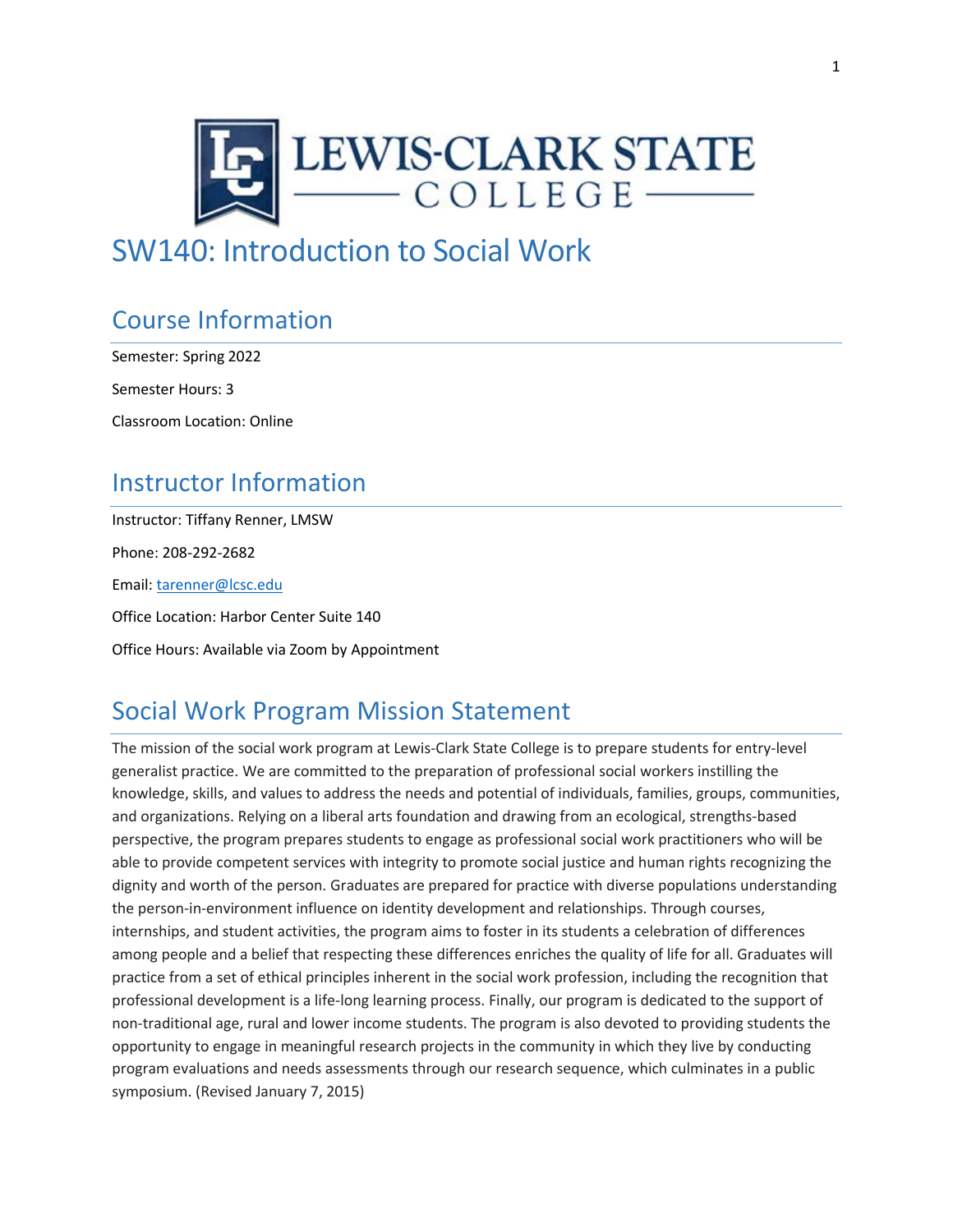### Course Description

This course builds upon the biological, behavioral, and social sciences of the Liberal Arts core. It adds a social systems perspective to explore the determinants of human behavior in infancy, childhood, adolescence, and adulthood. Class, ethnicity, race, and gender are emphasized, while family, group, organization, community, and society provide the person/environment transactional context. This course introduces the major psychological, sociological, and social work theories, which underpin social work practice. Pre-requisite: Psychology 101, English 102 or permission of the instructor.

### Introduction and Overview

This course is designed to help social work and non-social work majors gain an understanding of the professional foundation of Social Work practice. Students will be introduced to the knowledge, skills, and ethics of generalist Social Work practice. Students will explore the theoretical, political, social, and economic contexts of various Social Work fields. This course requires a minimum of 15 hours spent in service/volunteer learning and is a requirement for all Social Work majors.

# Purpose of the Course in the Curriculum

This course is designed to introduce you the practice of Social Work. You will gain a solid understanding of the Welfare State, the function of Social Welfare, and the various roles that a Social Worker might play within these systems. After taking this course you should have a better idea of whether Social Work is the right field for you to pursue.

# Competencies & Practice Behaviors (Expected Learning Outcomes) Met in Course

The Council on Social Work Educations sets educational standards for all accredited social work programs. The **2015 EDUCATIONAL AND POLICY ACCREDITATION STANDARD (EPAS)** establishes 9 Core Competencies and 31 Practice Behaviors that social work students are expected to meet upon graduation from an accredited BSW Program. Professional Social Work Education is competency-based education.

#### Educational Policy 2.1: Core Competencies Definition

*Competency-based education is an outcome performance approach to curriculum design. Competencies are measurable practice behaviors that are comprised of knowledge, values, and skills. The goal of the outcome approach is to demonstrate the integration and application of the competencies in practice with individuals, families, groups, organizations, and communities.*

Because of the focus on competency-based education, the faculty has identified within the LCSC curriculum where the Core Competencies and Practice Behaviors are addressed and measured. Below are the Core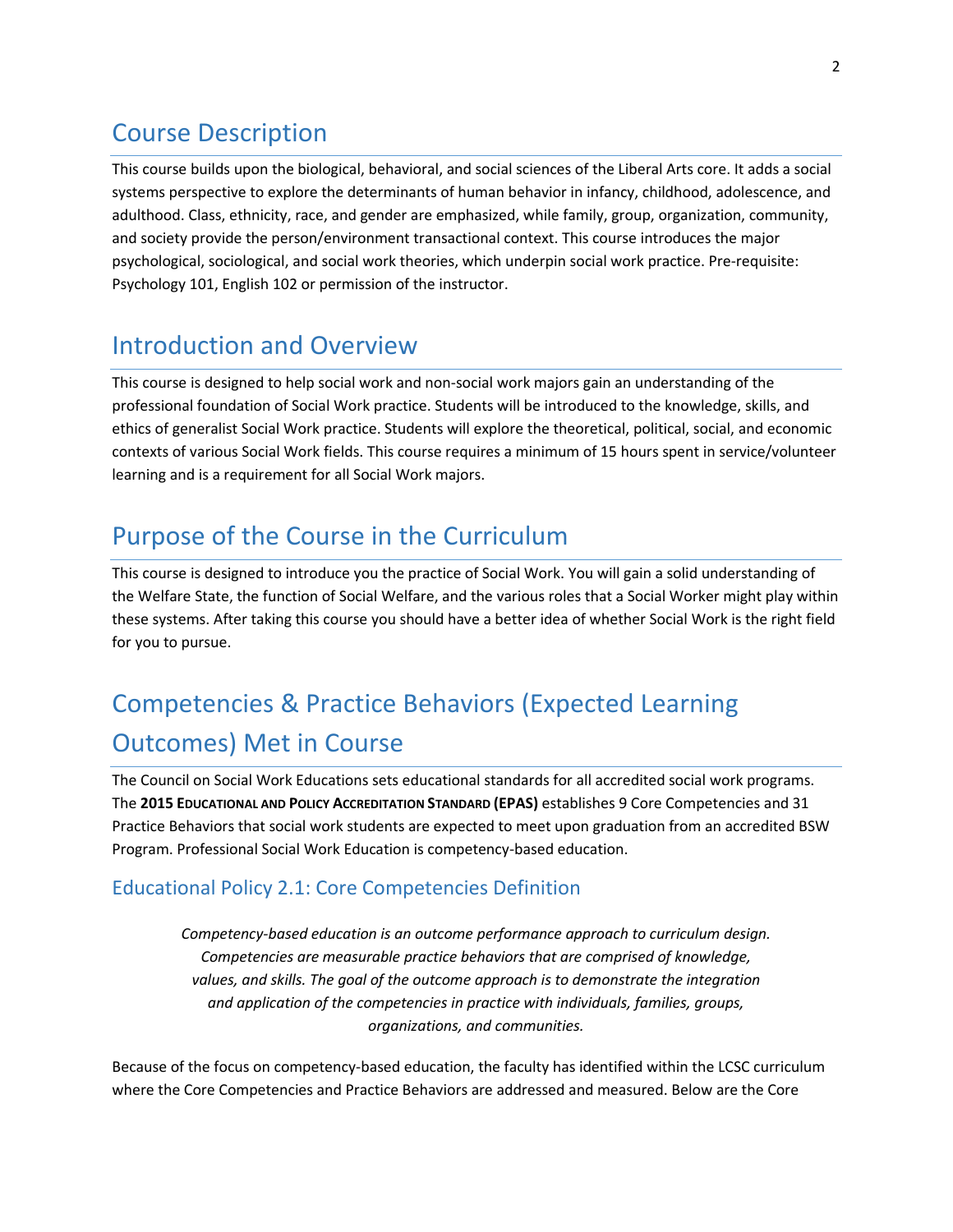Competencies and Practice Behaviors that are addressed in this course. Please note that the Practice Behaviors are linked to the Course Objectives and Assignments.

| <b>COMPETENCY</b>    | <b>DESCRIPTION</b>                                                                                                                                                                                                                             |
|----------------------|------------------------------------------------------------------------------------------------------------------------------------------------------------------------------------------------------------------------------------------------|
| <b>COMPETENCY 1:</b> | <b>Demonstrate Ethical &amp; Professional Behavior</b>                                                                                                                                                                                         |
| 1.1                  | make ethical decisions by applying the standards of the NASW Code of<br>Ethics, relevant laws and regulations, models for ethical decision-making,<br>ethical conduct of research, and additional codes of ethics as appropriate to<br>context |
| 1.2                  | use reflections and self-regulation to manage personal values and maintain<br>professionalism in practice situations                                                                                                                           |
| 1.3                  | demonstrate professional demeanor in behavior; appearance; and oral,<br>written, and electronic communication                                                                                                                                  |
| <b>COMPETENCY 2:</b> | <b>Engage Diversity and Difference in Practice</b>                                                                                                                                                                                             |
| 2.1                  | apply and communicate understanding of the importance of diversity and<br>difference in shaping life experiences in practice at the micro, mezzo, and<br>macro levels                                                                          |
| 2.3                  | apply self-awareness and self-regulation to manage the influence of<br>personal biases and values in working with diverse clients and<br>constituencies                                                                                        |
| <b>COMPETENCY 3:</b> | Advance Human Rights and Social, Economic and Environmental Justice                                                                                                                                                                            |
| 3.1                  | apply their understanding of social, economic, and environmental justice to<br>advocate for human rights at the individual and system levels                                                                                                   |
| <b>COMPETENCY 6</b>  | Engage with Individuals, Families, Groups, Organizations, and<br><b>Communities</b>                                                                                                                                                            |
| 6.2                  | use empathy, reflection, and interpersonal skills to effectively engage<br>diverse clients and constituencies                                                                                                                                  |
| <b>COMPETENCY 8</b>  | Intervene with Individuals, Families, Groups, Organizations and<br><b>Communities</b>                                                                                                                                                          |
| 8.3                  | Use inter-professional collaboration as appropriate to achieve beneficial<br>practice outcomes                                                                                                                                                 |

#### 2015 Social Work Competencies Applied to this Course

## Required Textbooks

Kirst-Ashman, Karen K. (2017, 2013). Social work and social welfare: Critical thinking perspectives (5th Ed.). Belmont, CA: Brooks/Cole.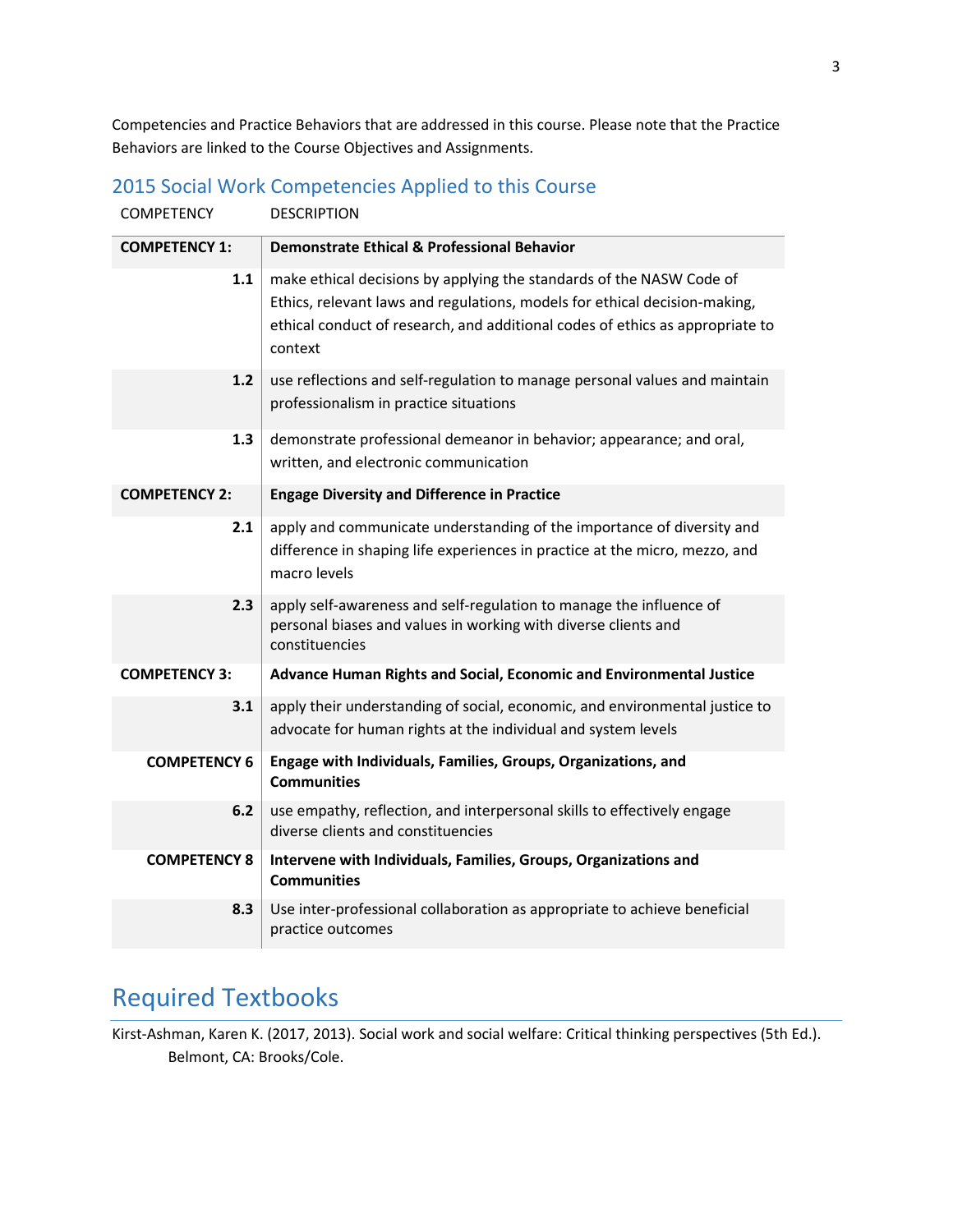Update from Campus: To maximize protection from the Delta variant and prevent spreading it, LC State is requiring all members of the campus community – regardless of vaccination status – to wear a face covering in indoor spaces where others are present, at least through the post-holiday weekend infection window (Friday, Sept. 17).

### Classroom Expectations

#### Attendance (does not apply to online)

The primary teaching approach in this class will be collaborative learning. Materials in the course will be presented through discussion, lectures, and media presentations. Students will be responsible for all materials presented in class online. Assigned readings and topics for the day are outlined in the Schedule and students are expected to come to class prepared to discuss the assignments. An absence is not an excuse for not coming to class prepared to be actively involved. Missing fifteen percent (15%) or more of the scheduled class sessions is considered excessive absences and will result in the reduction of your final grade by 1 (one) letter grade. This policy applies to all classes taught as part of the social work curriculum. Exceptions to this policy may be made at the discretion of the instructor. (Found i[n Social Work Handbook](http://www.lcsc.edu/media/5056910/SOCIAL-WORK-STUDENT-HANDBOOK-6-5-2017.pdf) p. 17).

#### Tardiness (does not apply to online)

Students in a professional program should conduct themselves as professionals in relation to the class session and assignments. It is not acceptable to be late for classes except in unusual circumstances. Frequent lateness or other unprofessional class conduct is likely to result in a lowered grade. Students are also evaluated on their personal and professional behavior or conduct in class as described in the Social Work Handbook.

#### Shared Client and Agency Information

In the classroom, students and professors will occasionally discuss clients and agencies. In these discussions, it is expected that information about clients and agencies should be disguised or eliminated if clients could be identified and that this information is to be held in confidence within the bounds of the Code of Ethics. You must disguise the identity of clients in written assignments including changing the name of the client.

#### Deadline for Submission of Class Assignments

- 1. Assignments must be submitted to the instructor during class sessions unless otherwise arranged and approved by the instructor.
- 2. Tests and assignments are due on the dates listed on the syllabus or as scheduled by the instructor of this course. Late papers and tests are not accepted.
	- a. If due to extreme extenuating circumstances, the student is unable to turn a paper in on time, the student must contact the instructor to complete a Contract for Adjusted Assignment Due Date Form. This will result in an automatic 10% grade reduction for that assignment.
- 2. Extra Credit: There are no extra credit assignments for this course.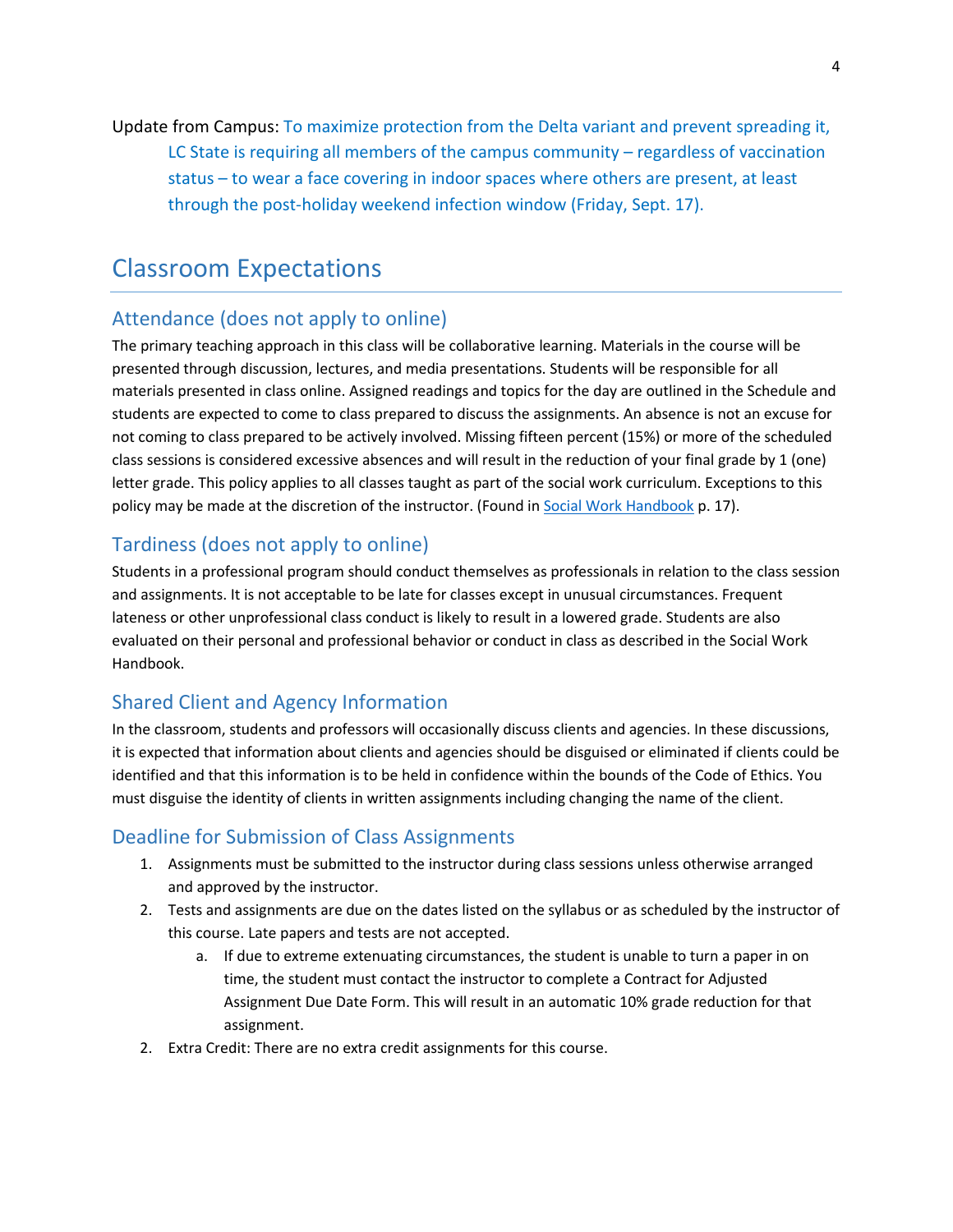#### Re-write Policy

Rewrites are not an option in this class. If you have any questions regarding the assignment, please do not hesitate to meet with this instructor. As the assignments are given on the first day of class (or at least two weeks before the assignment is due for pedagogical reasons) and because sufficient time is given, it is expected that quality work be submitted.

#### Cell Phone Policy (does not apply to online)

The use of Cell Phones will not be tolerated during classroom hours. Students who choose to utilize their phones for Facebook, texting, or any other activity will be asked to leave the classroom. I do understand there may be circumstances for family or work, which may at times require you to keep your cell phone on or to be available. If this is the case, please let me know before class begins.

#### Professional Writing Standards

All printed work submitted to this professor should be prepared at a college standard of professional editing in accordance with the **PUBLICATION MANUAL OF THE AMERICAN PSYCHOLOGICAL ASSOCIATION (7TH ED.)**. Therefore, allow sufficient preparation time for proofreading and correction of typos, misspellings, and grammatical errors.

The reason for this expectation is that professionals are often judged based upon the quality of their written work. Carelessness in spelling and editing suggests that there will also be mistakes in the substance of the work. Therefore, written work, which has misspellings and other editing problems, will be graded down on this basis alone. All work must be completed in 12-point font, preferably Times New Romans style or a similarly readable style.

**Note:** The efforts you make will help you with your courses at LCSC as well as throughout your professional career because you will continue to be judged by other professionals based on your written work.

#### Academic Honesty and Plagiarism

Part of the mission of Lewis-Clark State is to educate students to be ethical. Students share with the faculty the responsibility for academic honesty and integrity. The College expects its students to do their own academic work. In addition, it expects active participation and equitable contributions of students involved in-group assignments. Violation of the Academic Integrity Statement, in whole or part, could result in an "F" grade for the course. In addition to action by the professor, all incidents will be reported to the Social Work Program Director and possibly the Vice President of Student Affairs. The following acts of academic dishonesty are not acceptable:

- Cheating: using or attempting to use unauthorized materials, information, or study aids in any academic exercise (e.g., an exam).
- Fabrication: unauthorized falsification or invention of any information or citation in an academic exercise (e.g., a paper reference).
- Plagiarism: representing the words or ideas of another as one=s own in any academic exercise (e.g., failing to cite references appropriately or taking verbatim from another source).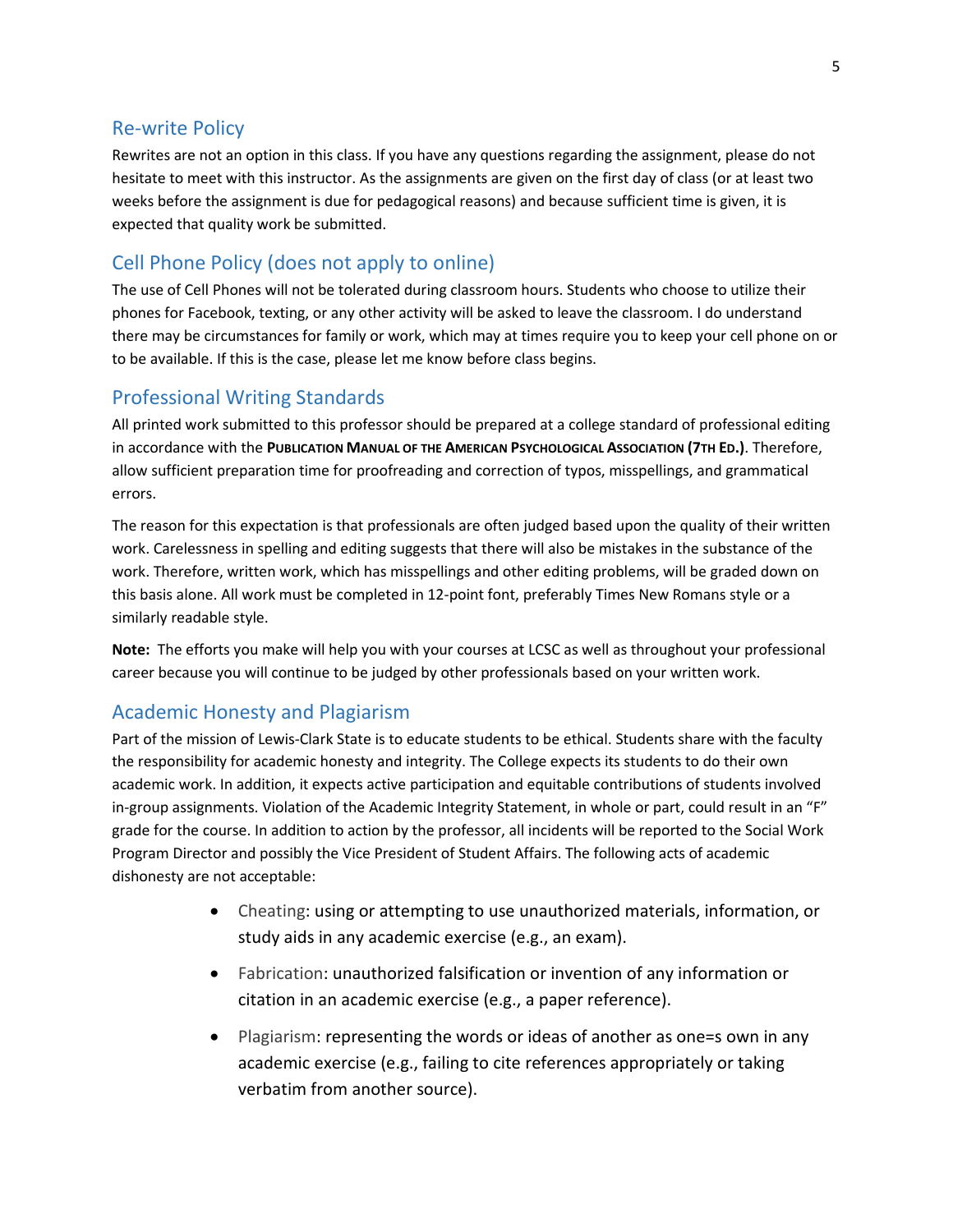• Facilitating academic dishonesty: helping or attempting to help another to commit academic dishonesty (e.g., allowing another to copy from your test or use your work).

#### Challenging a Grade

Students who wish to challenge a grade must do so in writing within one week of receiving a grade. I will consider your request and determine whether to review your grade. If I choose to review your grade, I will review your assignment in full and may adjust your grade up or down.

#### Social and Economic Justice

#### Lewis-Clark State College's Statement of Inclusion

*Regardless of race, color, age, sex, religion, national origin, disability, veteran status, or sexual orientation, you will be treated and respected as a human being.* Please visit [LCSC's Diversity](http://www.lcsc.edu/diversity/) web page for more information.

#### Social Work Program Expectations

The faculty members of the Social Work Program believe that we all share a responsibility for championing social and economic justice for all members of society. Guided by the **NASW CODE OF ETHICS**, social workers should strive to:

- Eliminate personal and institutional discrimination,
- Ensure access to needed resources and opportunities for all persons,
- Expand options and opportunities for everyone, but especially for persons who are disadvantaged or disenfranchised,
- Respect cultural diversity in society,
- Advocate changes that improve social conditions and promote social justice,
- Encourage participation in the democratic process, and
- Encourage people to develop their own voice.

### Grading Procedures

#### Grading Scale

| <b>Letter Grade</b> | Percentage | <b>Letter Grade</b> | Percentage      |
|---------------------|------------|---------------------|-----------------|
| $\overline{A}$      | 95-100%    | A-                  | 90-94.9%        |
| $B+$                | 87-89.9%   | B                   | 83-86.9%        |
| $B -$               | 80-82.9%   | C+                  | 77-79.9%        |
| C                   | 73-76.9%   | $C-$                | 70-72.9%        |
| D                   | 63-69.9%   | F                   | 62.9% and below |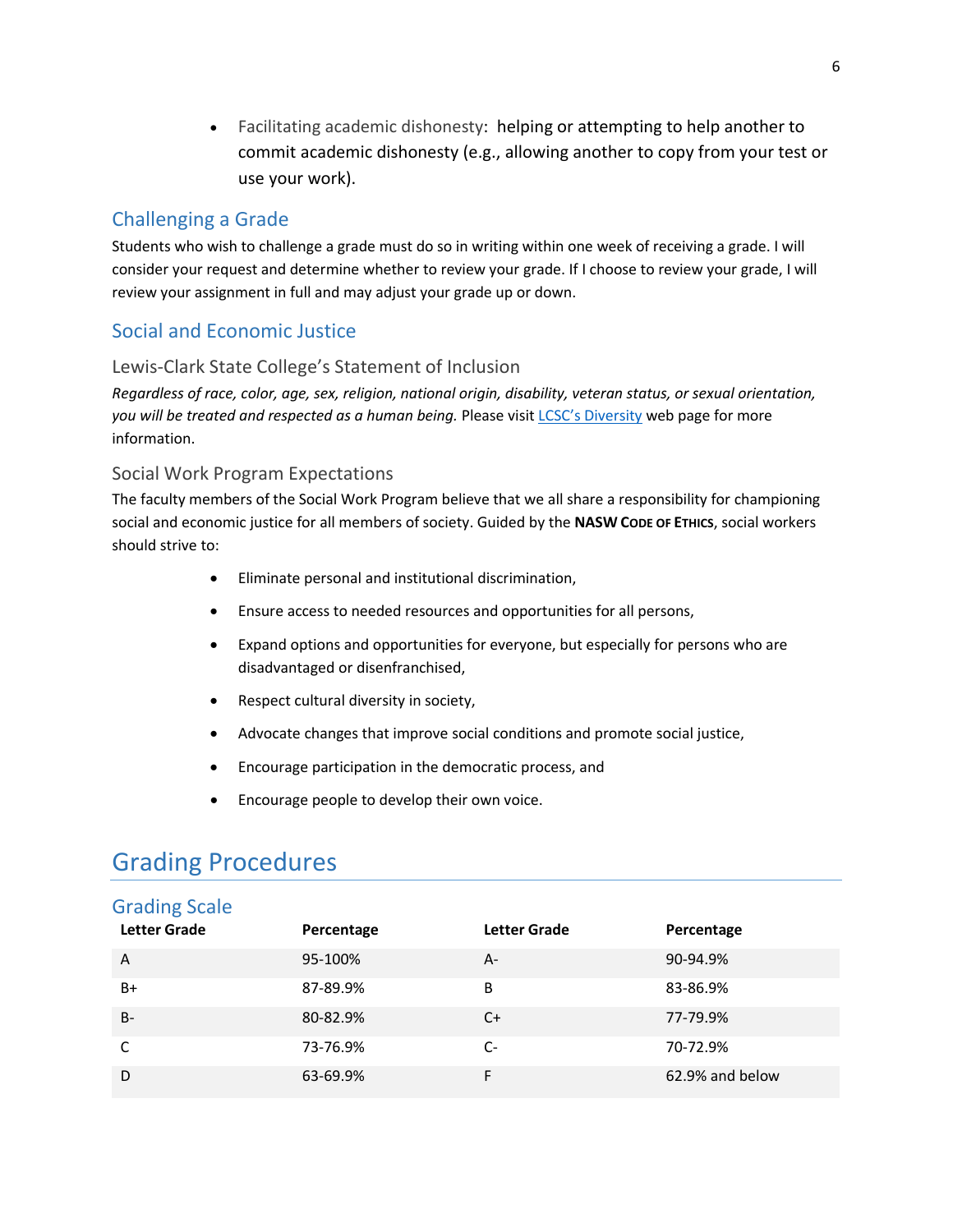#### Grade Definitions

| <b>LETTER</b> |                                                                                        |
|---------------|----------------------------------------------------------------------------------------|
| <b>GRADE</b>  | <b>DEFINITION</b>                                                                      |
| A             | Beyond                                                                                 |
| в             | Appropriate college level work meeting the syllabus' expectations                      |
|               | Minimal level for content and written communication                                    |
| D             | Poor content or poor written communication, and/or incomplete, and/or late             |
|               | Below minimum standards for content and written communication, incomplete, and/or late |

### Class Assignments

#### **1. Reading Tests (400) Points**

There will be 8 tests, which will incorporate all lectures, assignments, discussion, exercises, and readings. The tests will include multiple choices, true/false. Tests are located on Canvas on the date specified in the course outline.

**2. Discussion/Participation (360) points:** In no less than 500 words students will post responses to questions posed for each chapter. Students will post their own, original response and respond to two peers to continue the discussion. Please be sure to remain respectful in your communications. Due weekly as noted in the class schedule. **The initial discussion needs to be meaningful, and directly related to the content, a one line is not meaningful. Please see Rubric Below**

| <b>Original Post</b>      | 0-6 points                                              | 7-12 points                                                                                                  | 13-20 points                                                                                                                                             |
|---------------------------|---------------------------------------------------------|--------------------------------------------------------------------------------------------------------------|----------------------------------------------------------------------------------------------------------------------------------------------------------|
|                           | 0-12 points                                             | 13-24 points                                                                                                 | 25-40 points                                                                                                                                             |
| <b>Quality of posting</b> | Postings are not<br>relevant to the<br>questions posed. | Postings reflect the<br>reading, but material<br>not cited. Original is<br>posted by Thursday<br>at 11:59pm. | Postings reflect the<br>readings and<br>information with<br>proper source<br>material citation.<br>The text is cited at<br>the end of the<br>discussion. |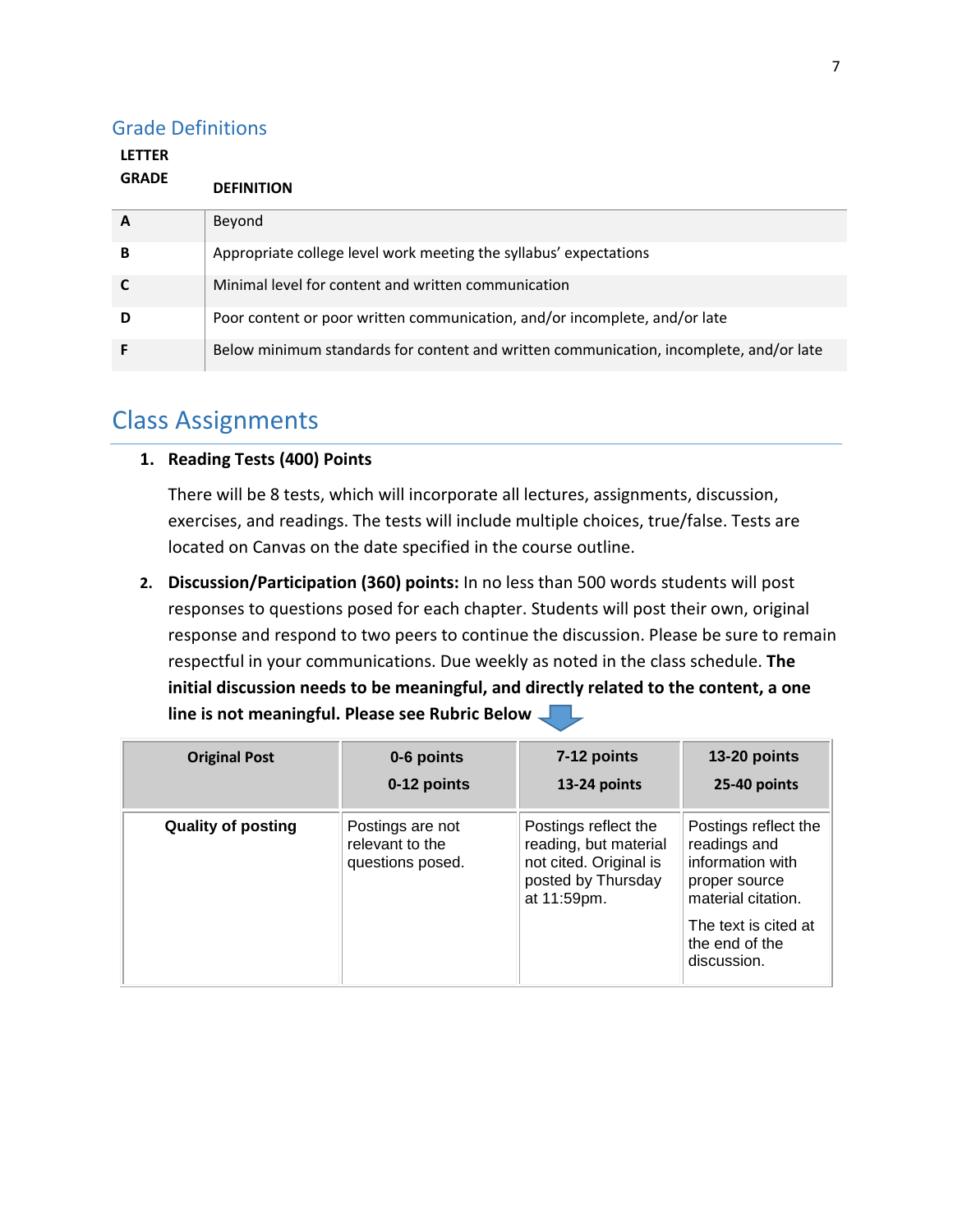| <b>Understanding of reading</b><br>and outside source<br>material | Responds to the<br>question posted but<br>does not cite materials<br>from the readings<br>and/or assignments.        | Responds to the<br>question posted and<br>refers to readings.                                                                                                                                  | Responds to<br>question posted<br>and demonstrates<br>understanding of<br>material and<br>outside source<br>material and<br>properly cites with<br>exceptional<br>grammar. |
|-------------------------------------------------------------------|----------------------------------------------------------------------------------------------------------------------|------------------------------------------------------------------------------------------------------------------------------------------------------------------------------------------------|----------------------------------------------------------------------------------------------------------------------------------------------------------------------------|
| <b>Quality of reply</b>                                           | Response not relevant<br>to original posting.<br>Or does not respond to<br>peers.<br>Ex: I agree, nice post,<br>etc. | Response relevant to<br>peers posting but<br>fails to support to<br>connect in a<br>meaningful way.<br>Responds to one<br>Peer.<br>Ex: reply connects<br>partially to what peer<br>is stating. | Responds to<br>question posted<br>and demonstrates<br>understanding of<br>material. Posts are<br>respectful to the<br>opinions of others.<br>Responds to two<br>peers.     |

3. **Essay Assignments (75) points:** The assignments should be a minimum of two double spaced pages with APA title page. Topics should be discussed in a thorough manner that reflects critical thinking in that the student has taken time to examine the material in the text and other academic sources, examine their own experiences and beliefs and to synthesize, compare material from various sources. Feel free to expand on the questions presented, as necessary. All essay entries will be treated with respect to protect the confidentiality of student responses.

**Essay 1 –** What are your personal values? Complete the personal value survey. Review the NASW Code of Ethics. How does the NASW Code align or conflict with your personal values? Describe your understanding of the role of the Code of ethics in social work practice. Points: 25.

**Essay 2 –** Describe micro, mezzo, and macro social work. What is your ideal social work role/job? Do you see yourself as a good fit for social work? Why or why not? Points: 25.

**Essay 3 –** Where do you see yourself on the continuum from rich to poor? Why are poor people poor? What does research say about poverty? What are your feelings about poverty and people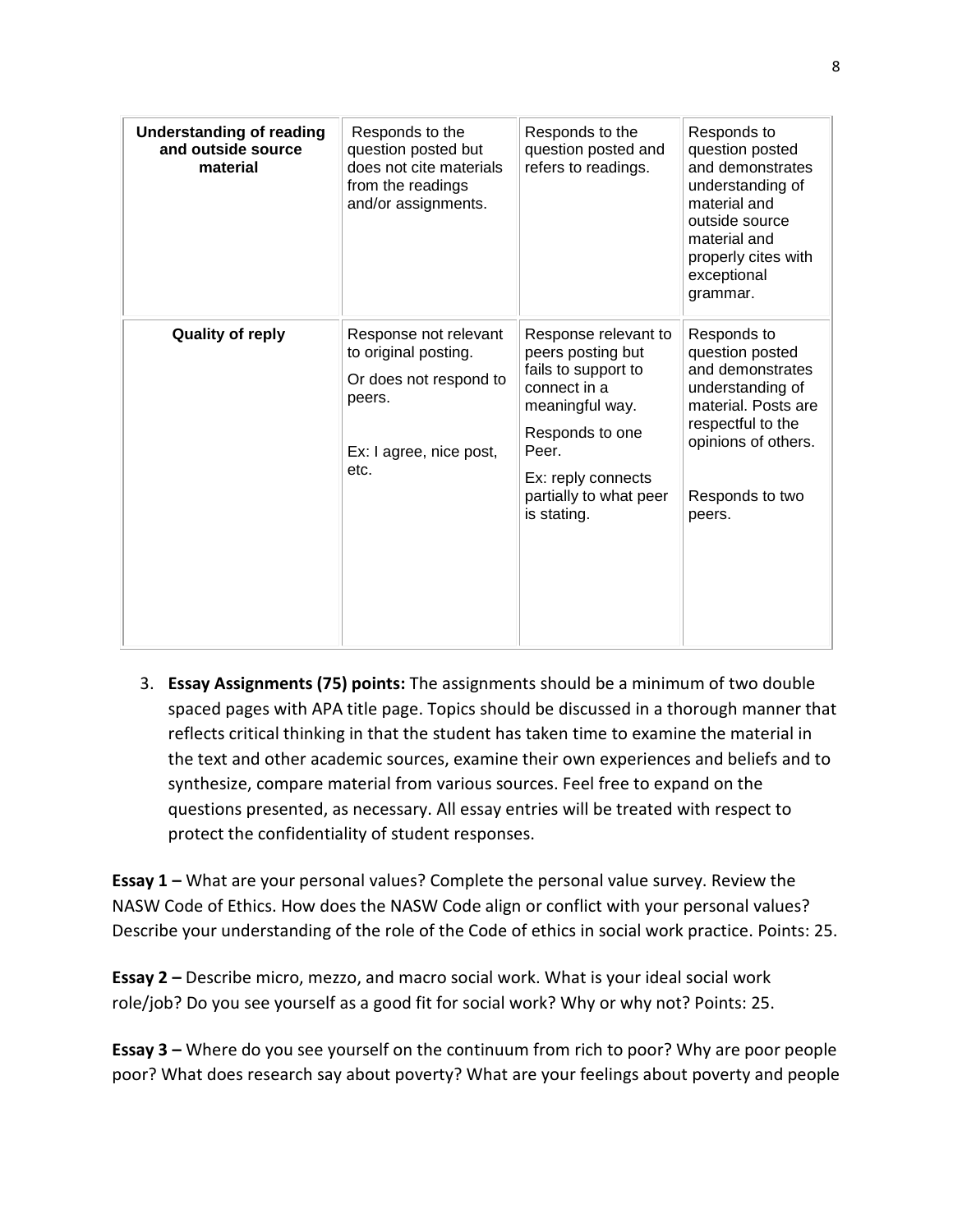who are poor? How does your perspective fit with what you know about social work? Points: 25.

4. **Social Justice Paper (100) points:** (7-8 pages including title page and references) this assignment is designed to deepen your understanding of social justice issues related to an "at risk population" of your choosing. Your increased understanding of the issues and the population will develop from a systematic evaluation of the topic. Your paper which should include:

-Description of the "at risk population" (it's okay to think internationally)

-Description of social justice issues experienced by the population

-A review of relevant legal and political issues (laws, statutes, funding, etc.)

-How would you go about advocating or intervening for social justice with respect to the issue? Micro, mezzo, macro? What, specifically, would you do? Use concrete examples.

-What are your personal values/biases that surfaced? How do you feel about that?

You must reference AT LEAST 3 academic sources for your paper.

Your assignment must be typed, double spaced, and use complete sentences and proper paragraph structure. Include cover page, reference page and in-text citations that adhere to APA format. Spend some time really examining your thoughts and feelings on the topic. Demonstrate that you have thought about the issues and examined how the issues might impact individuals, families, and communities.

5. **Volunteer Experience Paper (100) points/OR Final Exam:** Students will volunteer their assistance with projects that are intended to help others. Students will complete a minimum of 15 hours on 1 volunteer activity. Please see the instructor early in the semester if you have questions or cannot decide to volunteer. It is the student's responsibility to identify and complete the volunteer activity. Students are to report their activities in the form of a paper. The following information should be included in the paper:

Background information on the volunteer activity. E.g., Purpose of the activity, policies, target population served, etc. Barriers to completion of the volunteer activity; A description of the student's role in their chosen activity; The student's impressions about the activity. Include surprises, personal insights gained, what you learned, would you recommend this activity to others? Signed documentation of hours on agency letterhead attached or scanned.

The student may choose between doing the volunteer experience or take a final exam over all the chapters from the semester, multiple choice, true and false.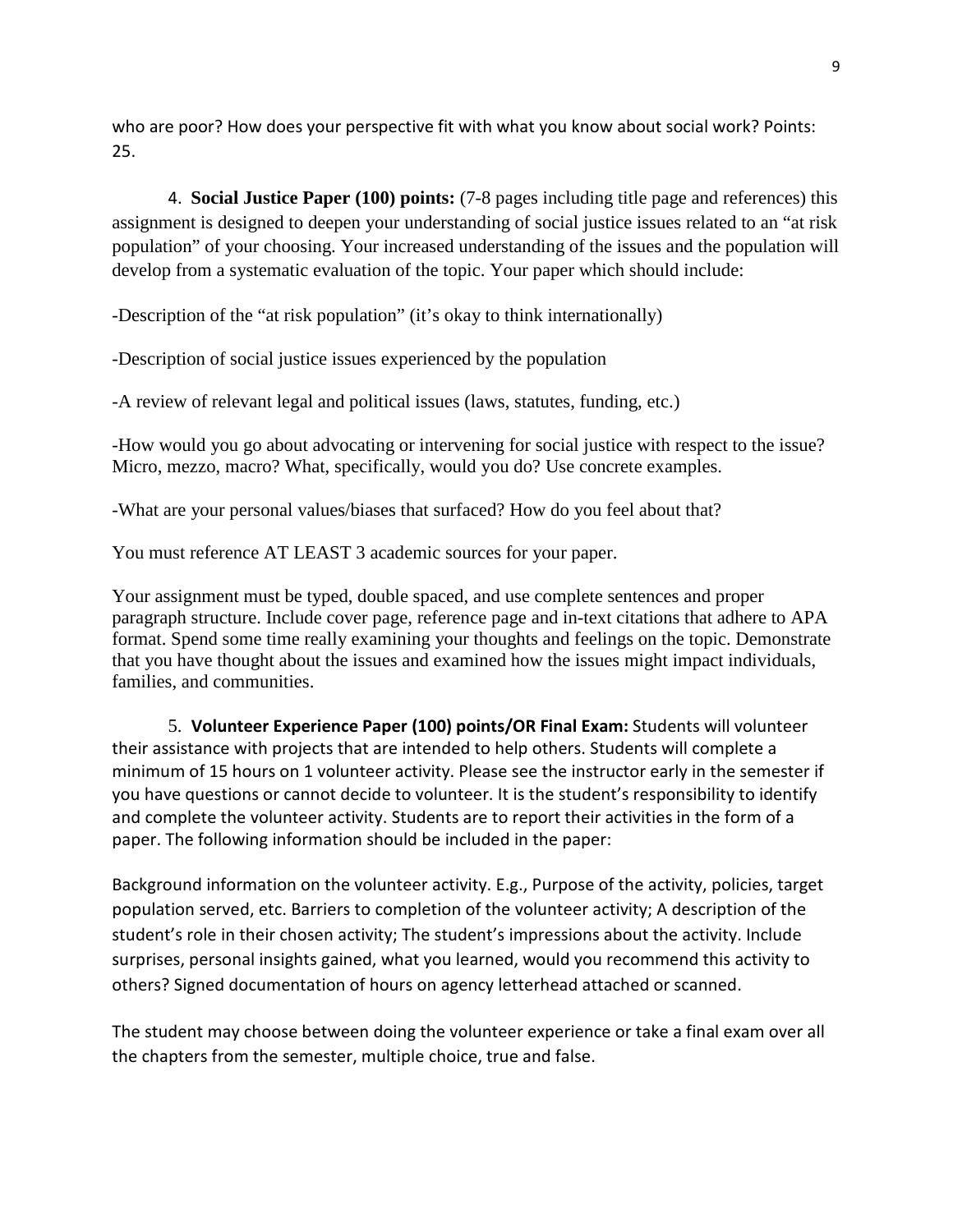# Tentative Class Schedule

| Week & Date   | <b>Activity</b>                   | <b>Due</b>                                                          | <b>Assignments - Points</b> |
|---------------|-----------------------------------|---------------------------------------------------------------------|-----------------------------|
| Week 1        | Review the Netiquette             | Review the Syllabus and<br>Respond to Discussion<br>on Syllabus and | 40-points                   |
| $1/17 - 1/23$ | Video                             |                                                                     |                             |
|               | Listen to Welcome                 | Introduction (for                                                   |                             |
|               |                                   | attendance) and                                                     |                             |
|               |                                   | address a response to                                               |                             |
|               |                                   | the volunteer project<br>question.                                  |                             |
| Week 2        | Read Ch. 1                        | Complete the discussion                                             | 20-points                   |
| $1/24 - 1/30$ | Listen to Lecture                 | for Ch. 1                                                           |                             |
| Week 3        |                                   |                                                                     |                             |
|               | Read Ch. 2                        | Complete the discussion<br>for Ch. 2                                | 20-points                   |
| $1/31 - 2/6$  | Listen to Lecture                 | Exam Ch. 1, 2                                                       |                             |
|               | Review the NASW Code<br>of Ethics |                                                                     | 50-points                   |
| Week 4        | Read Ch. 3                        | Complete the discussion                                             | 20-points                   |
| $2/7 - 2/13$  | Listen to Lecture                 | for Ch. 3                                                           |                             |
| Week 5        | Read Ch. 4                        | Complete the discussion                                             | 20-points                   |
| $2/14 - 2/20$ | Listen to Lecture                 | for Ch. 4                                                           |                             |
|               |                                   | Essay Assignment #1<br>Due                                          | 25-points                   |
|               |                                   | Exam Ch. 3, 4                                                       | 50-points                   |
| Week 6        | Read Ch. 5                        | Complete the discussion<br>for Ch. 5                                | 20-points                   |
| $2/21 - 2/27$ | Listen to Lecture                 |                                                                     |                             |
|               |                                   |                                                                     |                             |
| Week 7        | Read Ch. 6                        | Complete the discussion                                             | 20-points                   |
| $2/28-3/6$    | Listen to Lecture                 | for Ch. 6                                                           |                             |
|               | Exam Ch. 5, 6                     |                                                                     | 50-points                   |
| Week 8        | Read Ch. 7                        | Complete the discussion                                             | 20-points                   |
|               |                                   | for Ch. 7                                                           |                             |